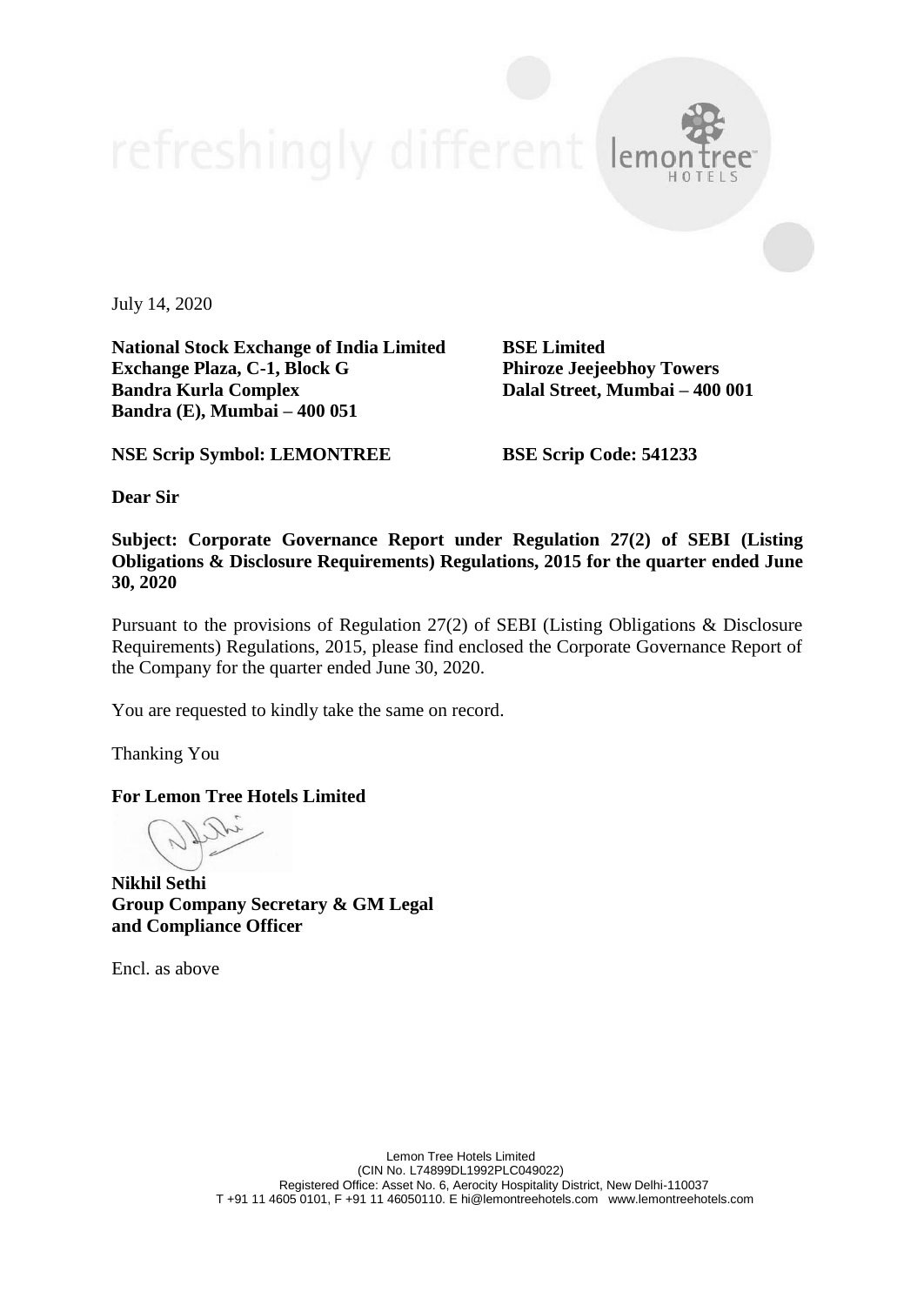# **ANNEXURE**

- -Lemon Tree Hotels Limited<br>- 30-Jun-2020 1. Name of Listed Entity<br>2. Quarterending
- 
- 

# **i. Composition Of Board Of Director**

| Title | Name of               | <b>DIN</b> | Category         | Sub    | Initial Date of | Date of    | Dateof    | Ten | Date of      | Wheth          | Date    | No. of         | No of             | Noof           | No of                    | Membe       | Remarks             |
|-------|-----------------------|------------|------------------|--------|-----------------|------------|-----------|-----|--------------|----------------|---------|----------------|-------------------|----------------|--------------------------|-------------|---------------------|
| (Mr./ | the                   |            | (Chairper        | Catego | Appointment     | Appoint    | cessatio  | ure | <b>Birth</b> | er             | of      | <b>Direct</b>  | Indep             | mem            | post of                  | rship in    |                     |
| Ms)   | Director              |            | son              | ry     |                 | ment       | n         |     |              | specia         | passin  | orship         | enden             | bersh          | Chairpers                | Commi       |                     |
|       |                       |            | /Executiv        |        |                 |            |           |     |              |                | g       | in.            |                   | ipsin          | on in                    | ttees of    |                     |
|       |                       |            | e/Non-           |        |                 |            |           |     |              | resolu         | specia  | listed         | Direct            | Audit          | Audit/Sta                | the         |                     |
|       |                       |            | Executive        |        |                 |            |           |     |              | tion           |         | entitie        | orship            | /Stak          | keholder                 | Compa       |                     |
|       |                       |            |                  |        |                 |            |           |     |              | passe<br>$d$ ? | resolut | s              | in                | ehol<br>derC   | Committe                 | ny          |                     |
|       |                       |            | Independ<br>ent/ |        |                 |            |           |     |              |                | ion     | includ         | listed<br>entitie |                | eheldinlis<br>tedentitie |             |                     |
|       |                       |            | Nominee)         |        |                 |            |           |     |              |                |         | ing<br>this    | s                 | ommi<br>ttee(s | sincludin                |             |                     |
|       |                       |            |                  |        |                 |            |           |     |              |                |         | listed         | includi           | )inclu         | gthisliste               |             |                     |
|       |                       |            |                  |        |                 |            |           |     |              |                |         | entity         | ng                | dingt          | dentity                  |             |                     |
|       |                       |            |                  |        |                 |            |           |     |              |                |         |                | this              | hislis         |                          |             |                     |
|       |                       |            |                  |        |                 |            |           |     |              |                |         |                | listed            | tede           |                          |             |                     |
|       |                       |            |                  |        |                 |            |           |     |              |                |         |                | entity            | ntity          |                          |             |                     |
| Mr.   | Patanjali             | 00002974   | C & ED           | MD     | $07 - Oct-2002$ | $01-Apr-$  |           |     | $09$ -Feb-   | NA             |         |                | $\Omega$          |                | $\overline{0}$           | SC, RC,     |                     |
|       | Govind                |            |                  |        |                 | 2018       |           |     | 1959         |                |         |                |                   |                |                          | <b>NRC</b>  |                     |
|       | Keswani               |            |                  |        |                 |            |           |     |              |                |         |                |                   |                |                          |             |                     |
| Mr.   | Rattan                | 05317766   | ED               | MD     | 12-Dec-2012     | $01-Jan-$  |           |     | $12-Feb-$    | NA             |         |                | $\overline{0}$    |                | $\overline{0}$           | SC, RC      |                     |
|       | Keswani               |            |                  |        |                 | 2020       |           |     | 1961         |                |         |                |                   |                |                          |             |                     |
| Mr.   | Aditya                | 07208901   | <b>NED</b>       |        | 17-Jun-2015     | $17-J$ un- |           |     | $07-May-$    | <b>NA</b>      |         |                | $\mathbf{0}$      | $\theta$       | $\overline{0}$           |             |                     |
|       | Madhav                |            |                  |        |                 | 2015       |           |     | 1991         |                |         |                |                   |                |                          |             |                     |
|       | Keswani               |            |                  |        |                 |            |           |     |              |                |         |                |                   |                |                          |             |                     |
| Mr.   | Ravi Kant             | 00003668   | <b>NED</b>       |        | 23-Dec-2003     | $23$ -Dec- |           |     | 28-Nov-      | <b>NA</b>      |         | $\sqrt{2}$     | $\theta$          | $\theta$       | $\overline{0}$           |             |                     |
|       | Jaipuria              |            |                  |        |                 | 2003       |           |     | 1954         |                |         |                |                   |                |                          |             |                     |
| Mr.   | Anish                 | 00322784   | <b>NED</b>       |        | 13-Aug-2018     | $13$ -Aug- | $29-May-$ |     | $30$ -Oct-   | NA             |         | $\theta$       | $\theta$          | $\theta$       | $\overline{0}$           |             |                     |
|       | Kumar                 |            |                  |        |                 | 2018       | 2020      |     | 1977         |                |         |                |                   |                |                          |             |                     |
|       | Saraf                 |            |                  |        |                 |            |           |     |              |                |         |                |                   |                |                          |             |                     |
| Mr.   | Willem                | 07902239   | <b>NED</b>       |        | 09-Aug-2017     | 09-Aug-    |           |     | $06-Nov-$    | <b>NA</b>      |         | 1              | $\theta$          | $\Omega$       | $\mathbf{0}$             |             | He is a             |
|       | Albertus<br>Hazeleger |            |                  |        |                 | 2017       |           |     | 1968         |                |         |                |                   |                |                          |             | foreign<br>Director |
| Mrs.  | Freyan                | 00965073   | ID               |        | 15-Jun-2017     | $15$ -Jun- |           | 36  | $23$ -Dec-   | <b>NA</b>      |         |                | 1                 |                | $\mathbf{1}$             | SC, NRC     |                     |
|       | Jamshed               |            |                  |        |                 | 2017       |           |     | 1961         |                |         |                |                   |                |                          |             |                     |
|       | Desai                 |            |                  |        |                 |            |           |     |              |                |         |                |                   |                |                          |             |                     |
| Mr.   | Paramartha            | 07145770   | $\rm ID$         |        | 15-Jun-2017     | $15$ -Jun- |           | 36  | $15-Mar-$    | NA             |         | $\sqrt{2}$     | $\overline{2}$    | $\overline{4}$ | $\mathbf{0}$             | AC, SC,     |                     |
|       | Saikia                |            |                  |        |                 | 2017       |           |     | 1962         |                |         |                |                   |                |                          | ${\rm NRC}$ |                     |
| Mr.   | Pradeep               | 05198770   | $\rm ID$         |        | 05-Dec-2017     | $05$ -Dec- |           | 30  | $14-Sep-$    | NA             |         | $\overline{c}$ | $\overline{c}$    | $\overline{4}$ | $\mathbf{2}$             | AC, NRC     |                     |
|       | Mathur                |            |                  |        |                 | 2017       |           |     | 1957         |                |         |                |                   |                |                          |             |                     |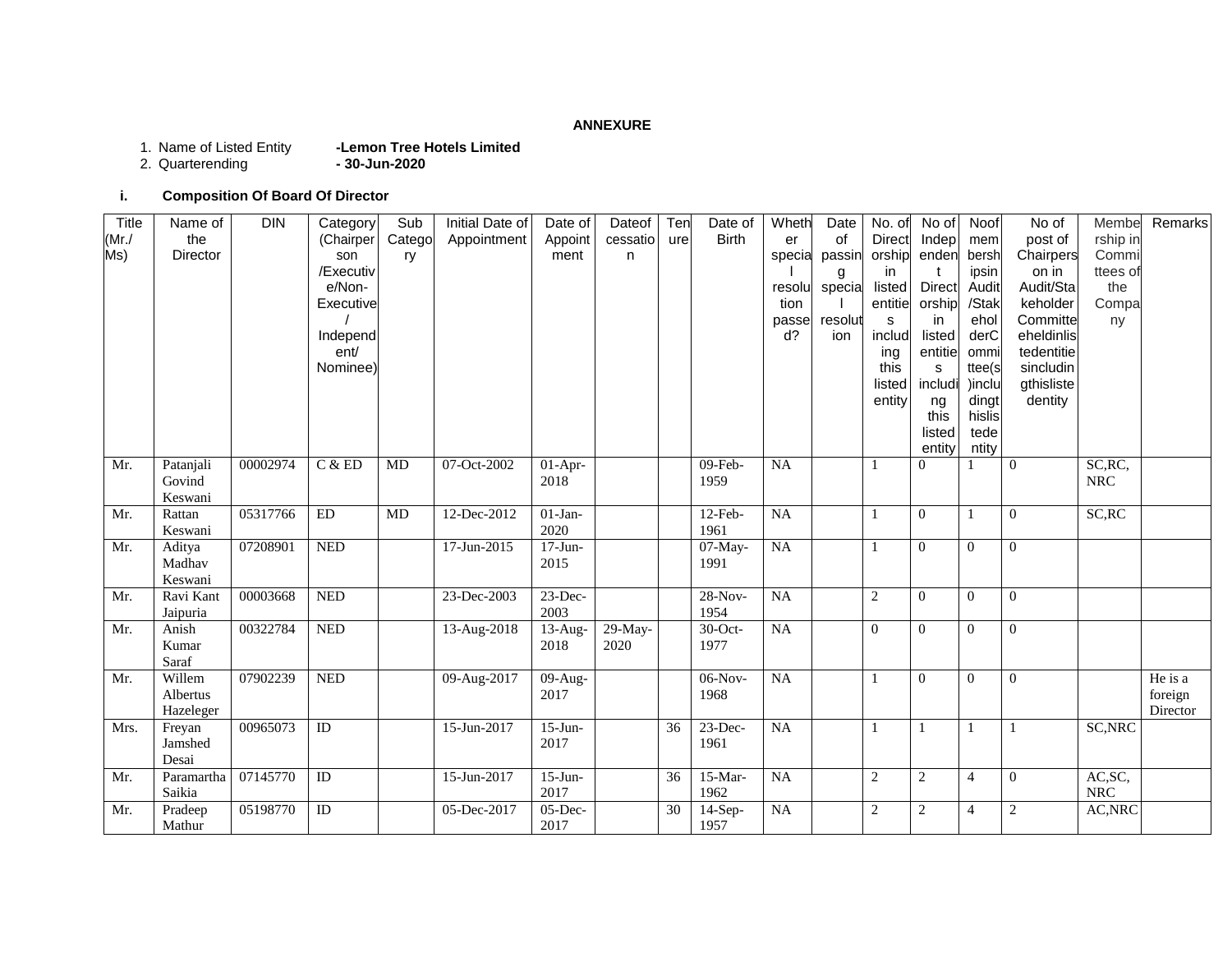| Mr. | Arvind    | 00934017 | ID | 15-Jun-2017 | $15$ -Jun- | 36 | $28-Mav-$ | NA        | ∸ |     | - U |    |  |
|-----|-----------|----------|----|-------------|------------|----|-----------|-----------|---|-----|-----|----|--|
|     | Singhania |          |    |             | 2017       |    | 1964      |           |   |     |     |    |  |
| Mr. | Ashish    | 00004364 | ID | 15-Jun-2017 | $15$ -Jun- | 36 | $18-Nov-$ | NA        | ∸ | - 2 |     | AC |  |
|     | Kumar     |          |    |             | 2017       |    | 1956      |           |   |     |     |    |  |
|     | Guha      |          |    |             |            |    |           |           |   |     |     |    |  |
| Mr. | Arindam   | 01570746 | ID | 11-Apr-2019 | $11-Apr-$  | 15 | $04-Mar-$ | <b>NA</b> |   | ∸   | - U | AC |  |
|     | Kumar     |          |    |             | 2019       |    | 1962      |           |   |     |     |    |  |
|     | Bhattacha |          |    |             |            |    |           |           |   |     |     |    |  |
|     | rya       |          |    |             |            |    |           |           |   |     |     |    |  |

| Company Remarks                   | Mr. Patanjali Govind Keswani is the Chairman and Managing Director of the Company |
|-----------------------------------|-----------------------------------------------------------------------------------|
| Whether Regular chairperson       | Yes                                                                               |
| appointed                         |                                                                                   |
| Whether Chairperson is related to | Yes                                                                               |
| MD or CEO                         |                                                                                   |

# **ii. Compositionof Committees**

### **a. Audit Committee**

| Sr. | Name of the Director       | Category | Chairperson/Membership | <b>Appointment Date</b> | <b>Cessation Date</b> |
|-----|----------------------------|----------|------------------------|-------------------------|-----------------------|
| No. |                            |          |                        |                         |                       |
|     | Pradeep Mathur             | ID       | Chairperson            | 09-Aug-2018             |                       |
|     | Paramartha Saikia          | ID       | Member                 | 11-Apr-2019             |                       |
|     | Ashish Kumar Guha          | ID       | Member                 | $15 - Jun - 2017$       |                       |
|     | Arindam Kumar Bhattacharva | ID       | Member                 | 13-Feb-2020             |                       |

| Company<br>Remarks                      |     |
|-----------------------------------------|-----|
| Whether<br>. chairperson<br>: Permanent | Yes |
| appointed                               |     |

## **b. Stakeholders RelationshipCommittee**

| Sr. | Name of the Director     | Category | Chairperson/Membership | <b>Appointment Date</b>  | <b>Cessation Date</b> |
|-----|--------------------------|----------|------------------------|--------------------------|-----------------------|
| No. |                          |          |                        |                          |                       |
|     | Frevan Jamshed Desai     | ID       | Chairperson            | $15 - \text{Jun} - 2017$ |                       |
|     | Patanjali Govind Keswani | C & E D  | Member                 | $15 - \text{Jun} - 2017$ |                       |
|     | Rattan Keswani           | ED       | Member                 | $15 - Jun - 2017$        |                       |
|     | Paramartha Saikia        | ID       | Member                 | 11-Apr-2019              |                       |

| Remarks<br>∵ompany                            |     |
|-----------------------------------------------|-----|
| Wh.<br>: chairperson<br>hether<br>' Permanent | Yes |
| appointed                                     |     |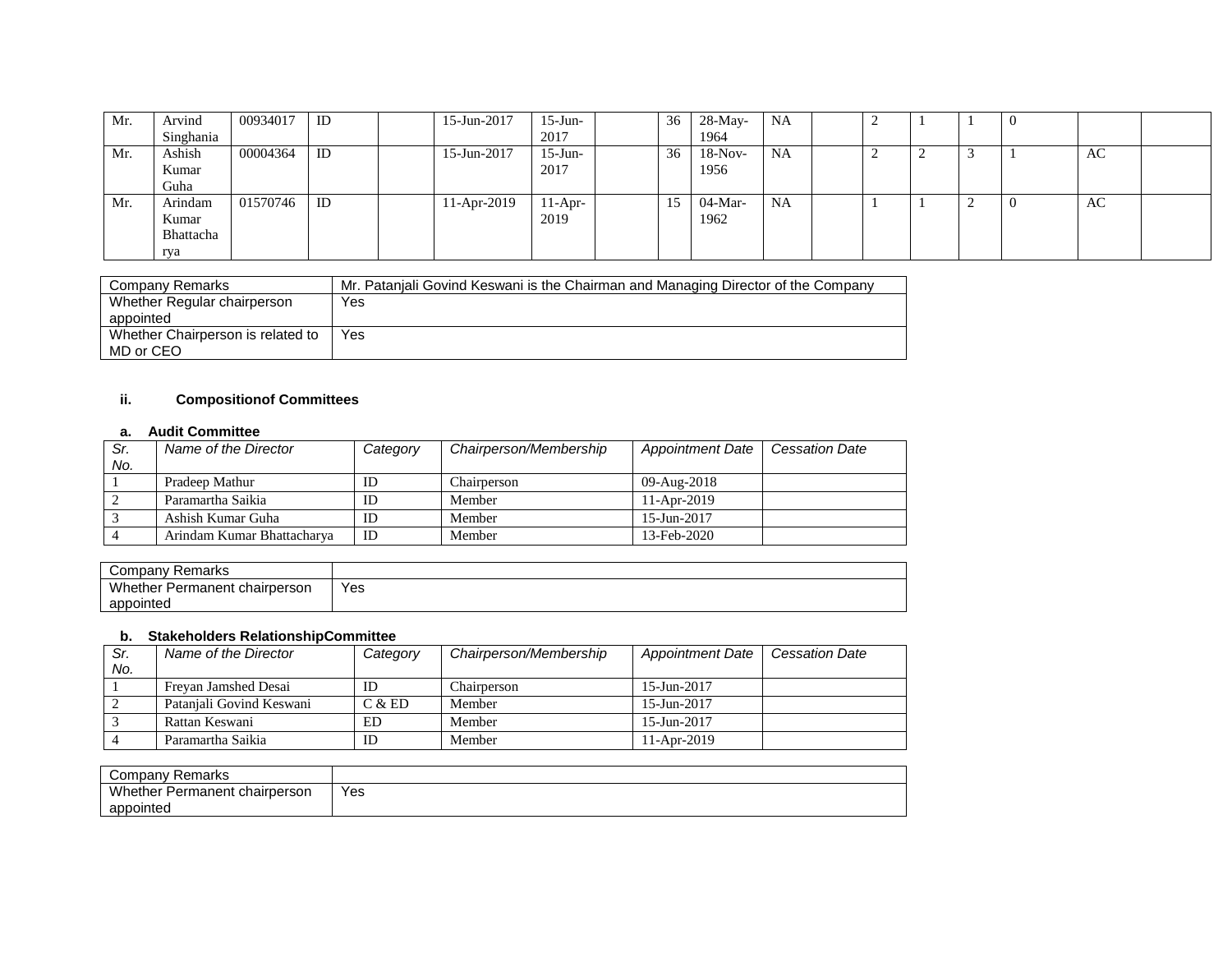#### **c. Risk Management Committee**

| Sr. | Name of the Director     | Category | Chairperson/Membership | <b>Appointment Date</b> | <b>Cessation Date</b> |
|-----|--------------------------|----------|------------------------|-------------------------|-----------------------|
| No. |                          |          |                        |                         |                       |
|     | Pataniali Govind Keswani | C & E D  | Chairperson            | 29-May-2019             |                       |
|     | Rattan Keswani           | ED       | Member                 | 29-May-2019             |                       |
|     | Vikramiit Singh          | Member   | Member                 | 29-May-2019             |                       |

| Company<br>Remarks                                       |            |
|----------------------------------------------------------|------------|
| Wh.<br>t chairperson<br>∩ether<br><sup>.</sup> Permanent | Yes<br>$-$ |
| appointed                                                |            |

### **d. Nomination and Remuneration Committee**

| Sr. | Name of the Director     | Category | Chairperson/Membership | <b>Appointment Date</b> | <b>Cessation Date</b> |
|-----|--------------------------|----------|------------------------|-------------------------|-----------------------|
| No. |                          |          |                        |                         |                       |
|     | Paramartha Saikia        | ID       | Chairperson            | 09-Aug-2018             |                       |
|     | Pradeep Mathur           | ID       | Member                 | $05$ -Dec-2017          |                       |
|     | Patanjali Govind Keswani | C & E D  | Member                 | 18-Sep-2014             |                       |
|     | Frevan Jamshed Desai     | ID       | Member                 | $11-Apr-2019$           |                       |

| Company<br>Remarks            |     |
|-------------------------------|-----|
| Whether Permanent chairperson | Yes |
| appointed                     |     |

## iii. **MeetingofBoardofDirectors**

| Date(s) of Meeting<br>(if any) in the<br>previous quarter | Date(s) of Meeting<br>(if any) in the<br>relevant quarter | Whether<br>reauirement of<br>Quorum met | Number of<br><b>Directors present</b> | <b>Number of Independent</b><br>Directors present |
|-----------------------------------------------------------|-----------------------------------------------------------|-----------------------------------------|---------------------------------------|---------------------------------------------------|
| 13-Feb-2020                                               | 29-May-2020                                               | Yes                                     |                                       |                                                   |

| Remarks<br>Company              |     |
|---------------------------------|-----|
| Maximum gap between any two     | 105 |
| consecutive (in number of days) |     |

### iv. **Meeting of Committees**

| Name of the<br><b>Committee</b> | Date(s) of meeting<br>during of the<br>committee in the<br>previous quarter | Date(s) of meeting<br>of the committee<br>in the relevant<br>quarter | Whether<br>requirement of<br>Quorum met<br>(Yes/No) | Number of<br><b>Directors</b><br>present | Number of<br>independent<br>directors present |
|---------------------------------|-----------------------------------------------------------------------------|----------------------------------------------------------------------|-----------------------------------------------------|------------------------------------------|-----------------------------------------------|
| <b>Audit Committee</b>          | 13-Feb-2020                                                                 |                                                                      | Yes                                                 |                                          |                                               |
| <b>Audit Committee</b>          |                                                                             | 29-May-2020                                                          | Yes                                                 |                                          |                                               |
| Nomination $&$                  |                                                                             | 28-May-2020                                                          | Yes                                                 |                                          |                                               |